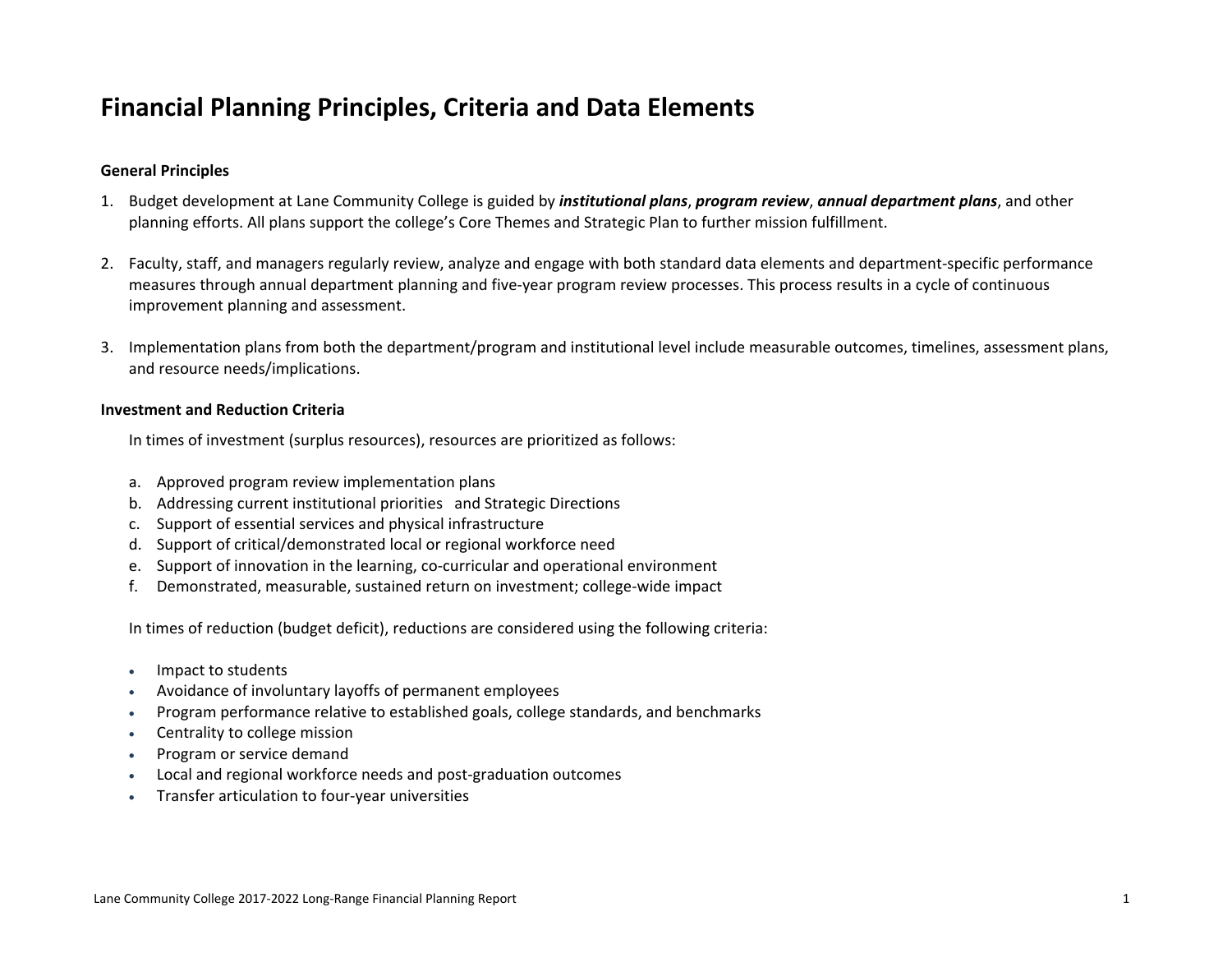#### **Data Elements**

|                | Data Elements Used in Program Review, Annual Department Planning, and Budget Development |                                                                    |                                                                                                                 |  |  |  |
|----------------|------------------------------------------------------------------------------------------|--------------------------------------------------------------------|-----------------------------------------------------------------------------------------------------------------|--|--|--|
|                | May 2017                                                                                 |                                                                    |                                                                                                                 |  |  |  |
|                | <b>Arts &amp; Sciences Academic Departments</b>                                          | <b>Professional &amp; Technical Academic</b><br><b>Departments</b> | <b>Student Affairs &amp; College Services</b><br><b>Departments</b>                                             |  |  |  |
|                |                                                                                          |                                                                    |                                                                                                                 |  |  |  |
| $\mathbf{1}$   |                                                                                          | Ten Year Enrollment and Activity Trends                            |                                                                                                                 |  |  |  |
|                | <b>Student FTE</b>                                                                       | Program Headcount                                                  | College Headcount                                                                                               |  |  |  |
|                | -By SUBJ                                                                                 | Program Waitlists                                                  | -new students                                                                                                   |  |  |  |
|                | - w/ College Now, w/o College Now                                                        |                                                                    | -returning students                                                                                             |  |  |  |
|                | -By Program/Department/Discipline                                                        | <b>Student FTE</b>                                                 |                                                                                                                 |  |  |  |
|                | - w/ College Now, w/o College Now                                                        | -By SUBJ                                                           | <b>Student FTE</b>                                                                                              |  |  |  |
|                | -Collegewide                                                                             | - w/ College Now, w/o College Now                                  | - w/ College Now, w/o College Now                                                                               |  |  |  |
|                | - w/ College Now, w/o College Now                                                        | -By Program/Department/Discipline                                  |                                                                                                                 |  |  |  |
|                |                                                                                          | - w/ College Now, w/o College Now                                  | Program/Department Specific Activity                                                                            |  |  |  |
|                |                                                                                          | -Collegewide<br>- w/ College Now, w/o College Now                  | e.g. Participation, Financial Aid<br>applications processed, advising<br>sessions, square footage, listenership |  |  |  |
|                | Capacity                                                                                 | Capacity                                                           | Capacity                                                                                                        |  |  |  |
|                | <b>Student Demographics</b>                                                              | <b>Student Demographics</b>                                        | Participant Demographics                                                                                        |  |  |  |
| $\overline{2}$ |                                                                                          | <b>Five Year Student Success Indicators</b>                        |                                                                                                                 |  |  |  |
|                |                                                                                          |                                                                    |                                                                                                                 |  |  |  |
|                | Course completion rates                                                                  | Course completion rates                                            | Course completion rates                                                                                         |  |  |  |
|                | -By SUBJ                                                                                 | -By SUBJ                                                           | -Collegewide                                                                                                    |  |  |  |
|                | -By Program/Department                                                                   | -By Program/Department                                             |                                                                                                                 |  |  |  |
|                | -Collegewide                                                                             | -Collegewide                                                       |                                                                                                                 |  |  |  |
|                |                                                                                          |                                                                    |                                                                                                                 |  |  |  |
|                | Credential attainment                                                                    | Credential attainment                                              | Credential attainment                                                                                           |  |  |  |
|                | program and collegewide                                                                  | program and collegewide                                            | collegewide                                                                                                     |  |  |  |
|                | -Credit degree                                                                           | -Credit degree                                                     | -Credit degree                                                                                                  |  |  |  |
|                | -Credit certificates                                                                     | -Credit certificates                                               | -Credit certificates                                                                                            |  |  |  |
|                | -Non-Credit certificates                                                                 | -Non-Credit certificates                                           | -Non-Credit certificates                                                                                        |  |  |  |